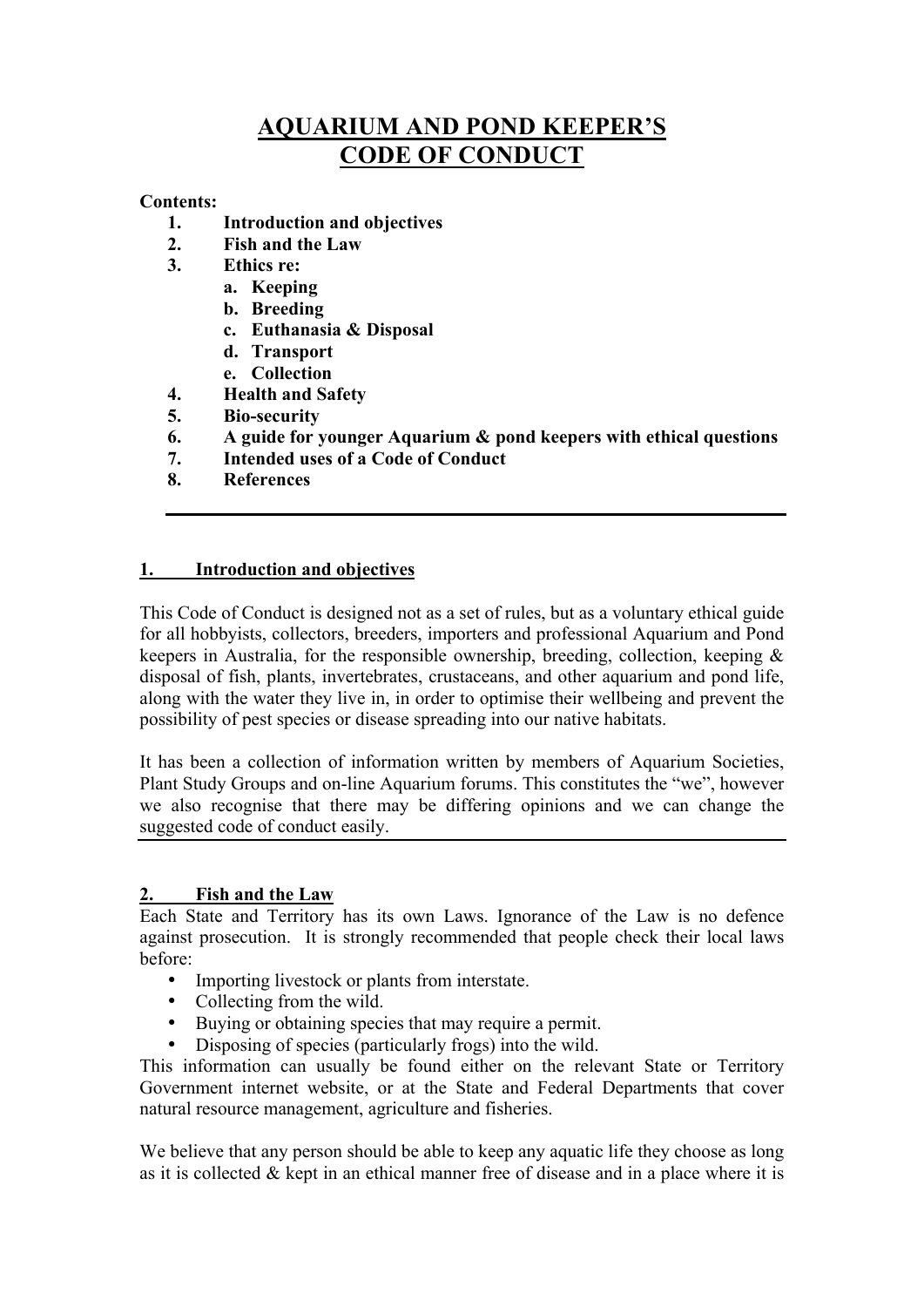impossible for that life to escape control. We will continue to lobby politicians and Law makers to make this possible for responsible keepers of aquatic life forms to achieve that objective.

### **3. Ethics**

It is recommended that people:

## **Keeping**

- 1. Acquire aquatic life Aquarium and pond subjects from a reputable source, a shop or breeder with a good reputation for selling healthy strong aquatic organisms.
- 2. Provide the correct diet, water quality, water movement and temperature for that species.
- 3. Consider the behaviour and compatibility of fishes and other species when establishing a community in an aquarium or pond.
- 4. Provide shelter in the form of places to hide for those species that require cover.
- 5. Provide the correct photoperiod for species in their care.
- 6. Take care with the fishes in their control so there are no accidental translocations (ie. movements or escapes).
- 7. Construct ponds with screened overflows and consideration for flooding.
- 8. If building pond in an area prone to flooding use only local aquatic life forms to prevent translocations of aquatic life.

#### **Breeding**

- 1. Ensure that hybrids are not produced or distributed as a real species.
- 2. Ensure that whenever possible they breed to maintain the genetic purity of populations.
- 3. Ensure that genetic deformities that will affect the wellbeing or lifespan of the fish are not knowingly passed onto the next generation.

## **Euthanasia & Disposal**

- **1.** Unwanted specimens are traded to others in accordance with the laws of the State or Territory in whose jurisdiction the fishes reside and the jurisdiction of the receiving State or Territory.
- **2.** Euthanasia of fishes is carried out in accordance with the procedures documented by the National Health and Medical Research Council (NHMRC).
- **3.** Any fish that dies or is euthanased is disposed of in a manner that prevents the survival of any disease causing organisms associated with that fish.
- **4.** Any repatriation of a species into a water body is only undertaken with the supervision and approval of authorised government fisheries personnel.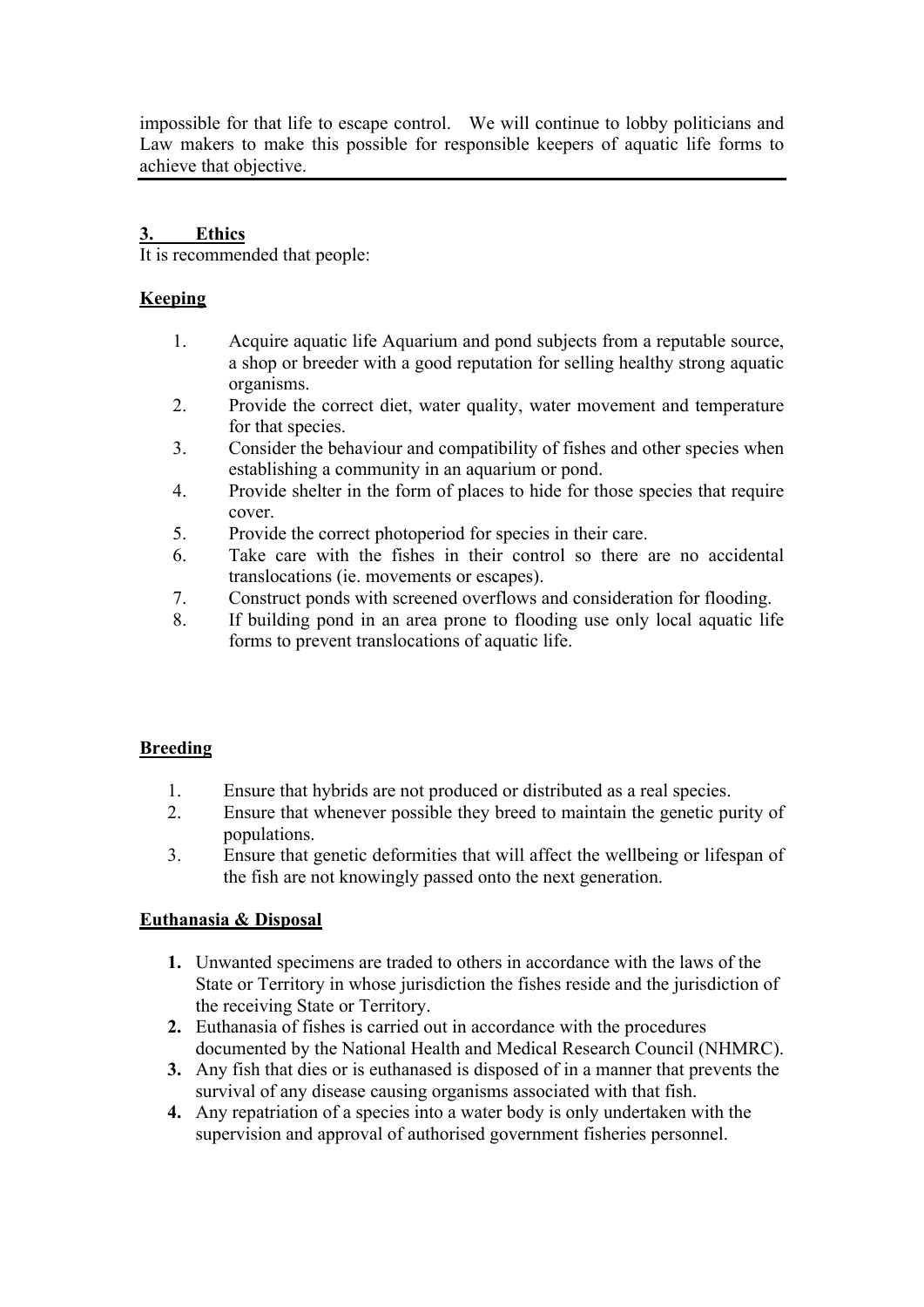The humane euthanasia of fish is a subject that creates considerable debate. One method that is accepted by university ethics committees (in compliance with National Health and Medical Research Council guidelines) is an overdose of anaesthetic until all signs of movement have ceased, then the head is severed with a sharp knife or if the fish is required whole by a Museum or other institution it can be immersed in an ice slurry instead. An inexpensive anaesthetic that is freely available from most chemist shops is Clove Oil.

# **Transport**

We recommend that:

- **1.** Fish are transported in a manner that ensures safe arrival of the specimens at their intended destination.
- **2.** The air transport of fishes complies with the requirements of the International Air Transport Association (IATA).
- **3.** The fishes are transported in a manner that will not allow any to escape into any other water body.

We are strongly opposed to translocation of fish species.

FISH TRANSLOCATION in this context means the transport of live fish from one natural water body and their release into another natural water body in accordance with the definitions in the "National policy on the translocation of Fishes". It is possible that the translocated species, even though it may be native, might become a pest species in the new water body.

We strongly oppose the release back into any habitat, even the original sampling site, of any species native or exotic, after it has been kept in an aquarium or pond due to the possibility of disease introduction (bacteria, virus, plant or invertebrate) into an area that is free of those organisms.

## **Collection of native Aquatic Life**

- **1.** State or Territory and Federal laws on collection are checked before commencing, including both sites for collection and the species being collected (whether they are protected), along with any other relevant laws.
- **2.** Even if there is no law preventing collection of a particular species, if its population is threatened in the area it is being collected from, or in general, that should be taken into consideration when making the decision to collect, particularly if collection is not for the purpose of breeding.
- **3.** Permission is sought before sampling fishes on private property.
- **4.** Permits are obtained before sampling fishes in National Parks.
- **5.** Species status is known before taking numbers of a particular species and only minimum necessary numbers are taken for the required purpose.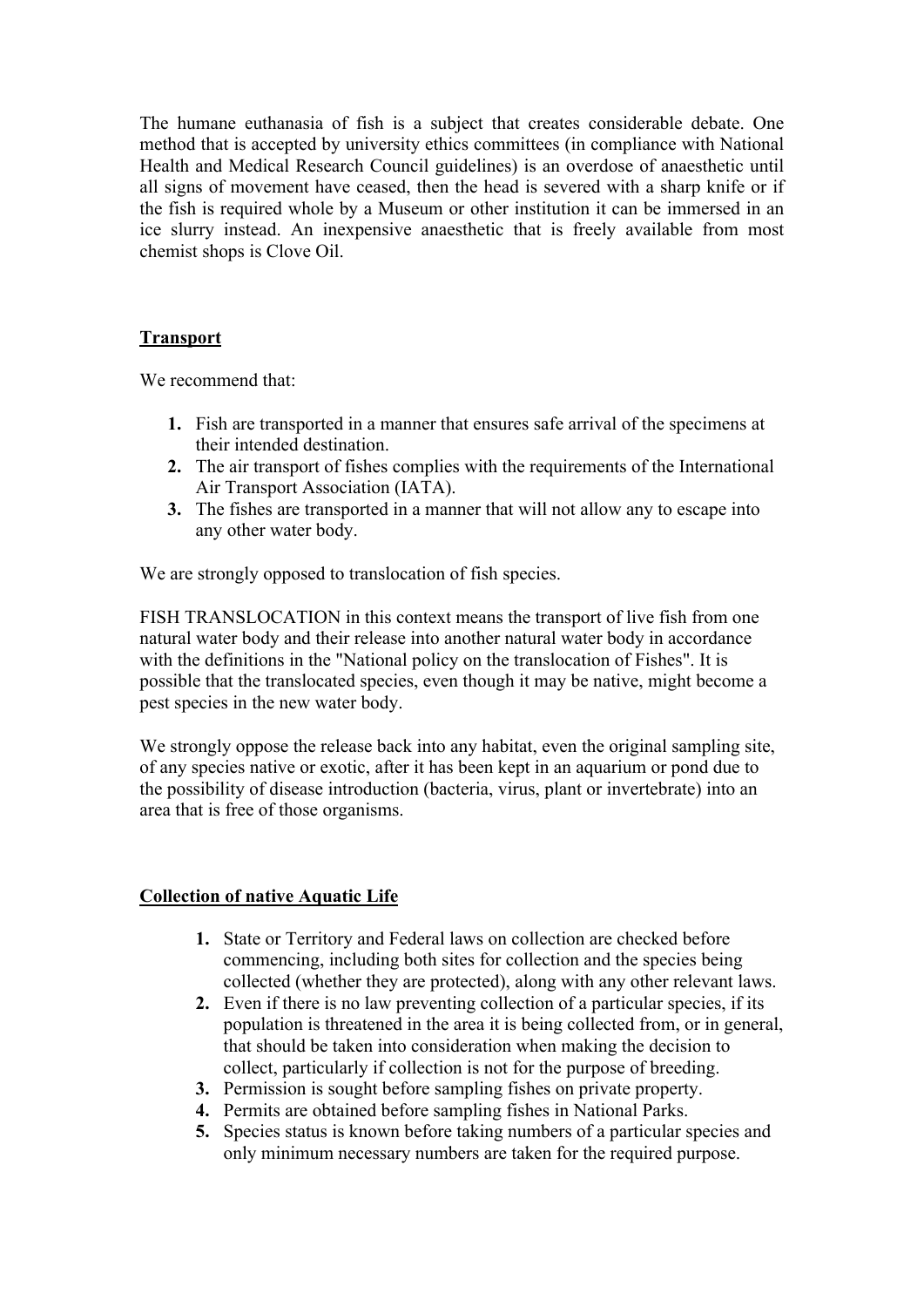- **6.** Unusual findings are reported to, and specimens lodged with State Museums.
- **7.** Non-destructive sampling methods are utilised to ensure minimal, if any, impact on the fish and their habitat.
- **8.** Nets and other sampling equipment are washed and sterilised between sampling sites to prevent any translocation of organisms between drainages.
- **9.** Species sampled are bred in captivity and distributed to other keepers, interested individuals and institutions.
- **10.** Support the aquaculture of Australian native species for food and ornamental purposes.
- **11.** People make themselves aware of any community related water activity in any area they wish to collect Aquatic Life. Landcare groups may wish to know what aquatic life is in their area.

We encourage the sustainable use of natural resources in a manner that encourages landowners to conserve the natural habitats on their properties.

We urge people to consider the latest worldwide trend of making natural resources valuable to the landowner. If property owners have natural habitats on their land which can be used in a sustainable manner, then they are more likely to preserve those habitats in an undeveloped state for they are a resource with value.

## **4. Health and Safety**

Although many people may not consider aquarium and pond keeping as a dangerous occupation, there are issues to be considered, such as:

- Electricity, particularly close to water.
- Water, particularly on slippery floors.<br>• Water with children, possibility of dro
- Water with children, possibility of drowning in ponds.<br>• Broken glass
- Broken glass.
- Infections, which can be exacerbated or transmitted more readily through water, such as Piscine Tuberculosis
- Species with strong or venomous spines, sharp teeth and a nasty disposition.

## **5. Bio-security**

- 1. Agree to comply with the current importation laws.
- 2. Strongly oppose any illegal imports into Australia, and recognise the threat this poses with possible pest and disease introduction that will threaten native aquatic life, ornamental Aquarium Industry and other industries that rely on healthy natural environments in Australia such as commercial Fisheries and Aquaculture.
- 3. If we disagree with a law, we propose to apply to change the law through the proper channels using all aspects of the administrative and democratic processes.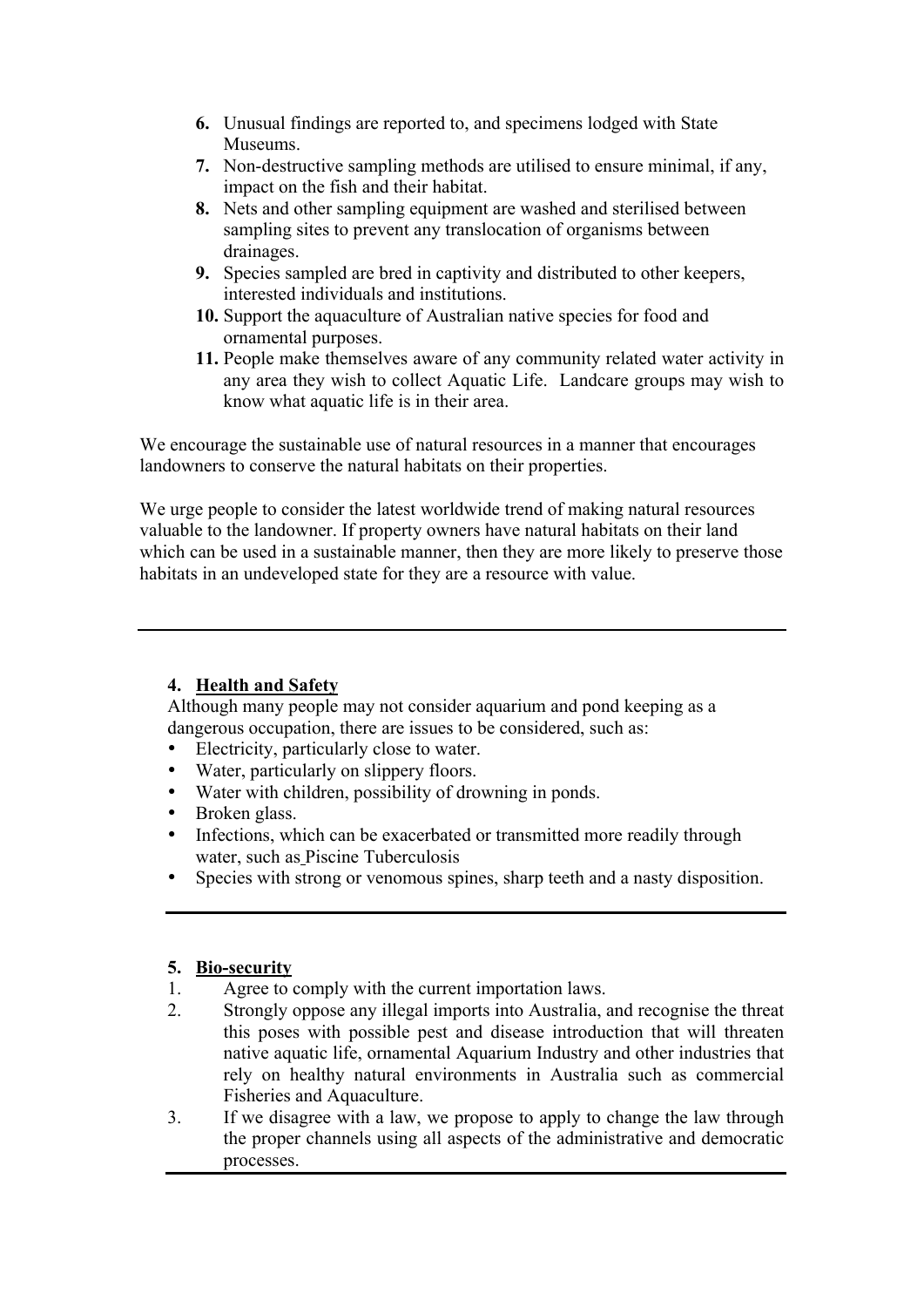# **6. A guide for younger Aquarium & pond keepers with ethical questions**

When setting up your first pond or aquarium, there are some things to find out about and consider first. The basics include:

- 1. What kind of aquatic life you want to keep, and whether the aquarium or pond you have is suitable (the right size and with enough filtration) for the life forms.
- 2. Whether the aquatic life you want to keep will go together many won't, and will kill each other eventually. http://www.aqadvisor.com/ will guide you.
- 3. Cycle the tank or pond properly before adding all of your new fish. Read up about the nitrogen cycle, and ammonia, nitrites, nitrates.
- 4. Find out what kind of place will make your aquatic life happy do they require fast or slow water, somewhere to hide? Give them that, and you'll have a happy aquatic life community to reward you. Google your aquatic life to find out what they need.
- 5. If you don't want your aquatic life anymore, where can you get them a new home? Many local Aquarium stores will take them from you, if a friend doesn't want them, or you can put an advertisement on Gumtree, or a fish forum, if you're a member. Don't release them into a river – they probably won't live, and if they do, they might spread disease, and may cause problems for the native environment.
- 6. If your aquatic life is unwell seek help from experienced keepers. There are many internet forums where you can ask for help, or you could ask at your local fish store, or at your vets.
- 7. If you need to kill your aquatic life (if it gets really sick, and you can't cure it), the best way is in the Euthanasia section above.

## **7. Intended uses of a Code of Conduct**

A voluntary code for all keepers, breeders and commercial members of the aquarium or pond trade to articulate our shared values and practices.

To help generate a positive attitude among the people who are not involved with the Aquarium and Pond, Trade or Hobby. People may have developed a negative attitude toward the trade and hobby by past problems perceived to have been created by the Aquarium and Pond keepers.

To help demonstrate to Aquatic environment stake holders and other interested parties that there are ways to keep aquaria and ponds ethically without undue risk to other aquatic resources.